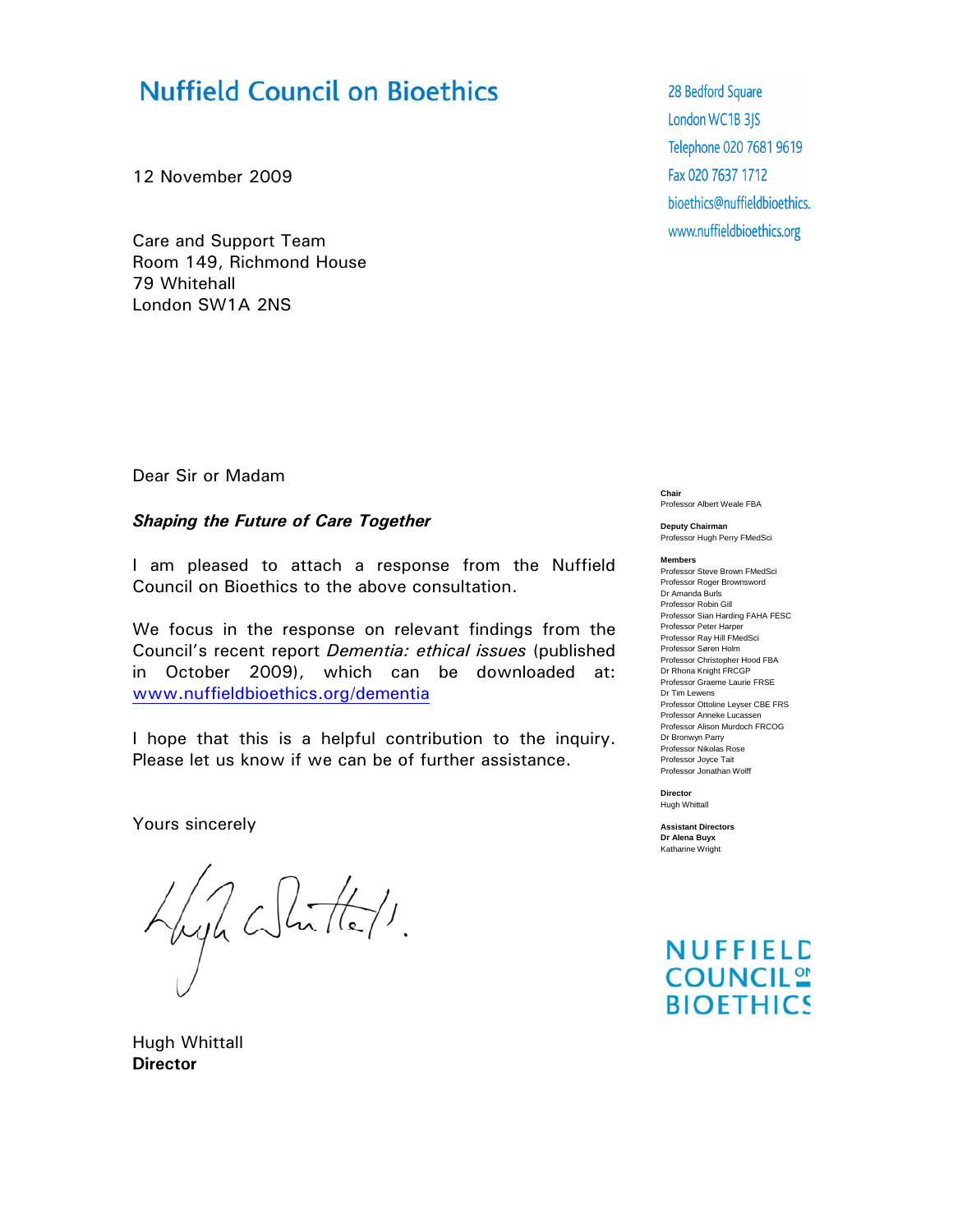### **A response from the Nuffield Council on Bioethics to the UK Government's consultation** *Shaping the Future of Care Together*

### **Introduction**

People with dementia, and those who care for them, face difficult ethical dilemmas on a day-to-day basis. The Council established a Working Party to examine the ethical issues raised by dementia in November 2007. The group included members with expertise in medicine, nursing, neuroscience, law, sociology and philosophy, and members representing people with dementia and carers. To inform its deliberations, the Working Party:

- held a public consultation, during which it received 200 responses;
- held a series of 'fact-finding meetings' with people with direct experience of living with dementia and with those working in the field of dementia; and
- held a one-day 'deliberative event' in Birmingham, involving over 50 members of the public with no direct experience of dementia.

Appendix 1 of the report includes more details of the Council's method of working.

The report *Dementia: ethical issues* was published in October 2009. It sets out an ethical framework to help those providing day-to-day care, together with recommendations for policy makers in the following areas:

- promoting autonomy and well-being through an ethical approach to dementia care
- including people with dementia in society
- making decisions about the care and treatment of people with dementia
- dealing with day-to-day ethical dilemmas in care
- recognising the needs of carers
- research funding and participation.

The report, and a summary, can be downloaded at: www.nuffieldbioethics.org/dementia. This response highlights the conclusions and recommendations that are relevant to the consultation questions in *Shaping the Future of Care Together.* Paragraph numbers in brackets refer to paragraph numbers in our report.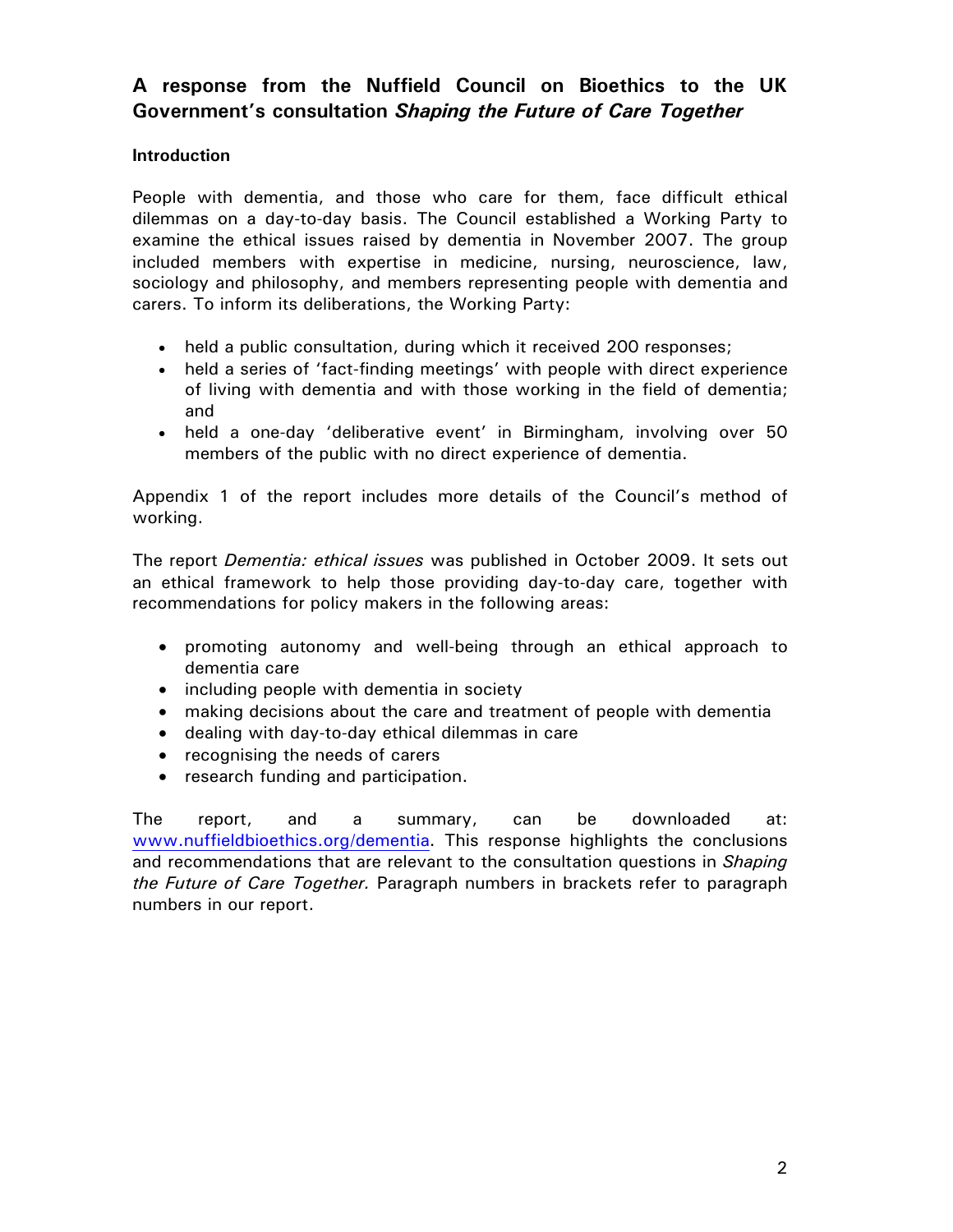#### **Government consultation question 1**

We want to build a National Care Service that is fair, simple and affordable. We think that in this new system there are six things that you should be able to expect:

- prevention services
- national assessment
- a joined-up service
- information and advice
- personalised care and support
- fair funding.
- a) Is there anything missing from this approach?
- b) How should this work?

#### **Comments**

#### *Prevention services*

1. We welcome the proposal to give people the right support to help them stay independent and well for as long as possible. **We concluded that people should have access to good quality assessment and support from the time they, or their families, become concerned about symptoms that relate to a possible diagnosis of dementia** (paragraph 3.18). We welcomed the fact that improvements in early intervention and diagnosis are highlighted in the English dementia strategy and Scottish dementia priority paper but cautioned that the timeliness of a diagnosis will depend on the person and family concerned.

#### *A joined-up service*

- 2. We welcome the proposal to give people a joined-up service, where social care, health and housing services, the benefits system and all other forms of support should work more smoothly together.
- 3. People with dementia currently experience a number of disadvantages in the current care system, especially in the way services are divided into 'social' and 'health' services. Many of their needs, for example for help with personal care, are classed as 'social', despite the fact that the direct cause of their symptoms is progressive damage to the brain. Under the current system, this means that support services may only be made available when a crisis has already been reached because of the pressure on social services departments to prioritise those in greatest need.
- 4. Dementia is a medical disorder and the needs arising out of the disorder should be met in the same way as those arising out of other serious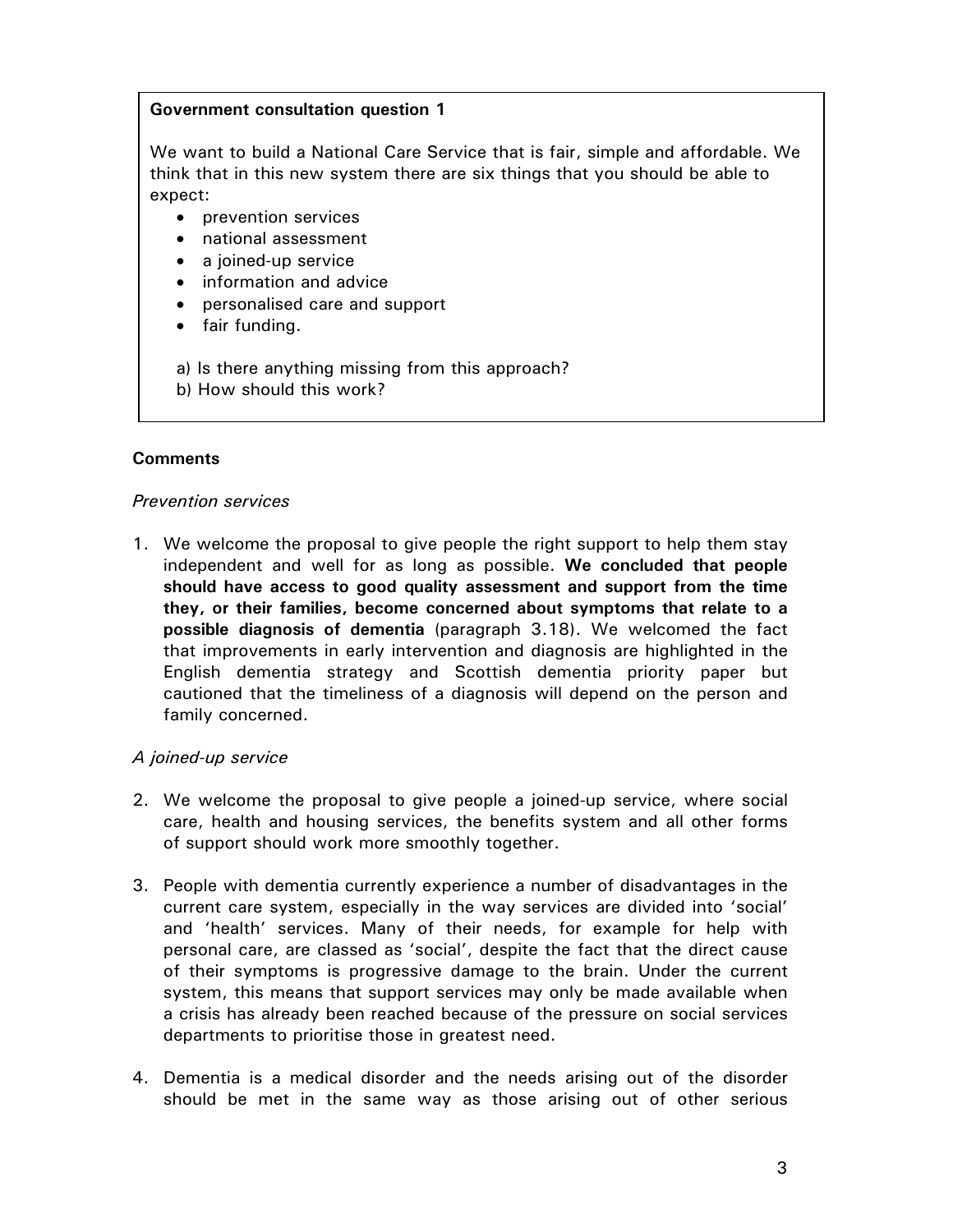illnesses such as cancer. It is not acceptable to make people with cancer wait until their support needs have reached a crisis before providing that support and nor should it be regarded as acceptable for people with dementia to wait in this way. **The essential ethical point to be made is that the access of people with dementia to the services they need should not be determined by classifications of care. In allocating resources, and in determining standards of care, it should make no difference whether the intervention is classified as 'health' or 'social'** (paragraph 4.41).

#### *Information and advice*

- 5. There is ample evidence that, in many cases, people are presented with a diagnosis of dementia and simply told to come back in a year's time. **It was argued forcefully in one of our fact-finding meetings with people in frontline dementia care that such a lack of information and support in the immediate aftermath of diagnosis is simply morally wrong. We agreed**  (paragraph 3.26). Access to supportive care, including appropriate information, emotional support, and a variety of forms of practical support, is essential for people to live well with dementia, making the most of all their retained abilities.
- 6. Whilst the principle of patient confidentiality is an important one in the doctor-patient relationship, a diagnosis of dementia has important implications not only for the person with dementia, but also for close family members who are likely to take on a significant caring role and need appropriate information and support to do so. **Professionals responsible for communicating a diagnosis of dementia should actively encourage the person with dementia to share this information with their family, making clear that the diagnosis is of importance to those providing informal care and support, as well as to the individual concerned** (paragraph 3.23).
- 7. We welcome steps to make the care and support system simple and easy to navigate. We concluded that people with dementia need help in accessing the support system, given the wide range of health and social services that they may potentially use. We suggest that an important element will be the identification of a single individual to liaise with the person with dementia and their family, and with whom a trusting relationship can develop. **We welcomed the proposal in the English dementia strategy to pilot possible models of 'dementia care advisers', whose role would be to help people diagnosed with dementia access appropriate services and support. We suggested that there is a strong ethical justification for such a role to be introduced throughout the UK as soon as possible** (paragraph 3.27).
- 8. Carers should also be informed, openly and systematically, of the social and financial support to which they are entitled: support should not only be available to those who know enough about the system and have sufficient persistence to assert their rights. We again commended the proposed role of a dementia care adviser or similar, who should be well placed to ensure that carers of people with dementia are better informed about their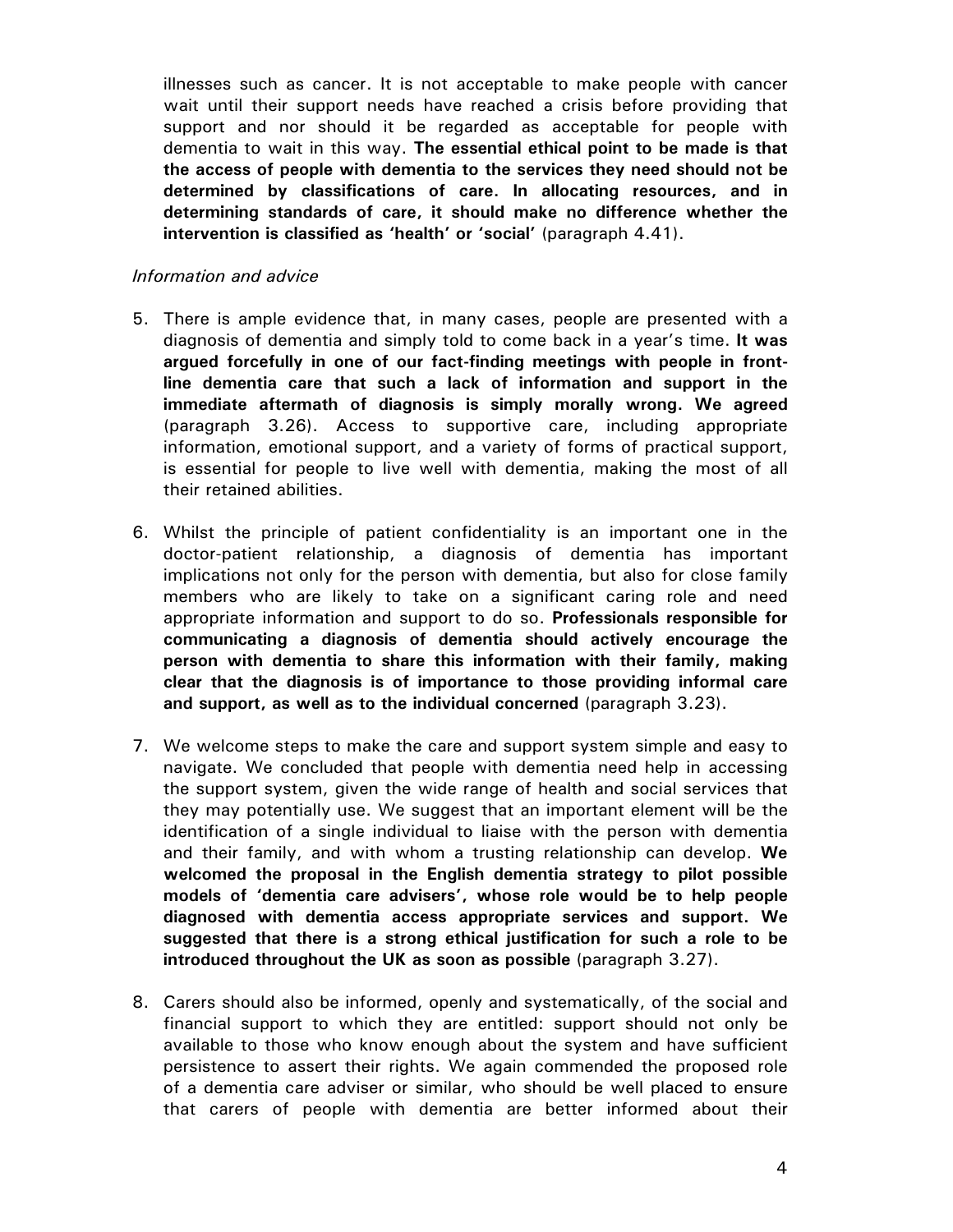entitlements. We reiterated that a timely diagnosis is also important for carers, given that without such a diagnosis carers will experience significant difficulty in obtaining the help and support they themselves need (paragraph 7.30).

#### *Personalised care and support*

- 9. **We welcome the increasing emphasis on services which are flexible and appropriate to the individual, and which enable them to live well with dementia – an approach based on respect for the needs, preferences and personhood of the individual person with dementia** (paragraph 3.31). A commitment to making services as flexible and responsive as possible does not necessarily entail spending more money; rather, it involves listening to the needs and wishes of the person for whom the service is being provided and adjusting the support on offer in order to help them in what they value most.
- 10. The 'small things' of care are particularly important in ensuring that care is genuinely supportive of the individual, and enhances that person's autonomy and well-being. The humanity with which assistance for everyday living is offered, especially help with eating and intimate care, is crucial in helping the person retain their self-esteem and dignity, as are the manner and tone in which a person is addressed; the care taken to ensure that they participate as much as they can or wish in any decision about their day-today life; the trouble taken about appropriate and attractive food and environments; and access to meaningful activity.
- 11. We would welcome a system that recognises the vital role that carers play, and provides appropriate support for them. We highlighted the enormous importance of families and friends in the care of many people with dementia. **Professional support should have a wide focus that includes helping the family to support the person with dementia, rather than being limited to an exclusive and direct focus on the person with dementia**  (paragraph 7.19). It was our view that an attitude of working with families and other carers, supporting them in their own care of the person with dementia, is most conducive to the interests of the person with dementia and best recognises the centrality of relationships with family and friends for many people with dementia. **We suggested that the appropriate attitude of professionals and care workers towards families should be that of partners in care, reflecting the solidarity being shown within the family**  (paragraph 3.12). Such a partnership would involve a relationship of trust between professionals and carers, based on mutual respect for each other's role and expertise.

#### *End of life palliative care*

12. The consultation document does not mention end-of-life palliative care. NICE has recommended that a palliative care approach, considering a person's "physical, psychological, social and spiritual needs", should be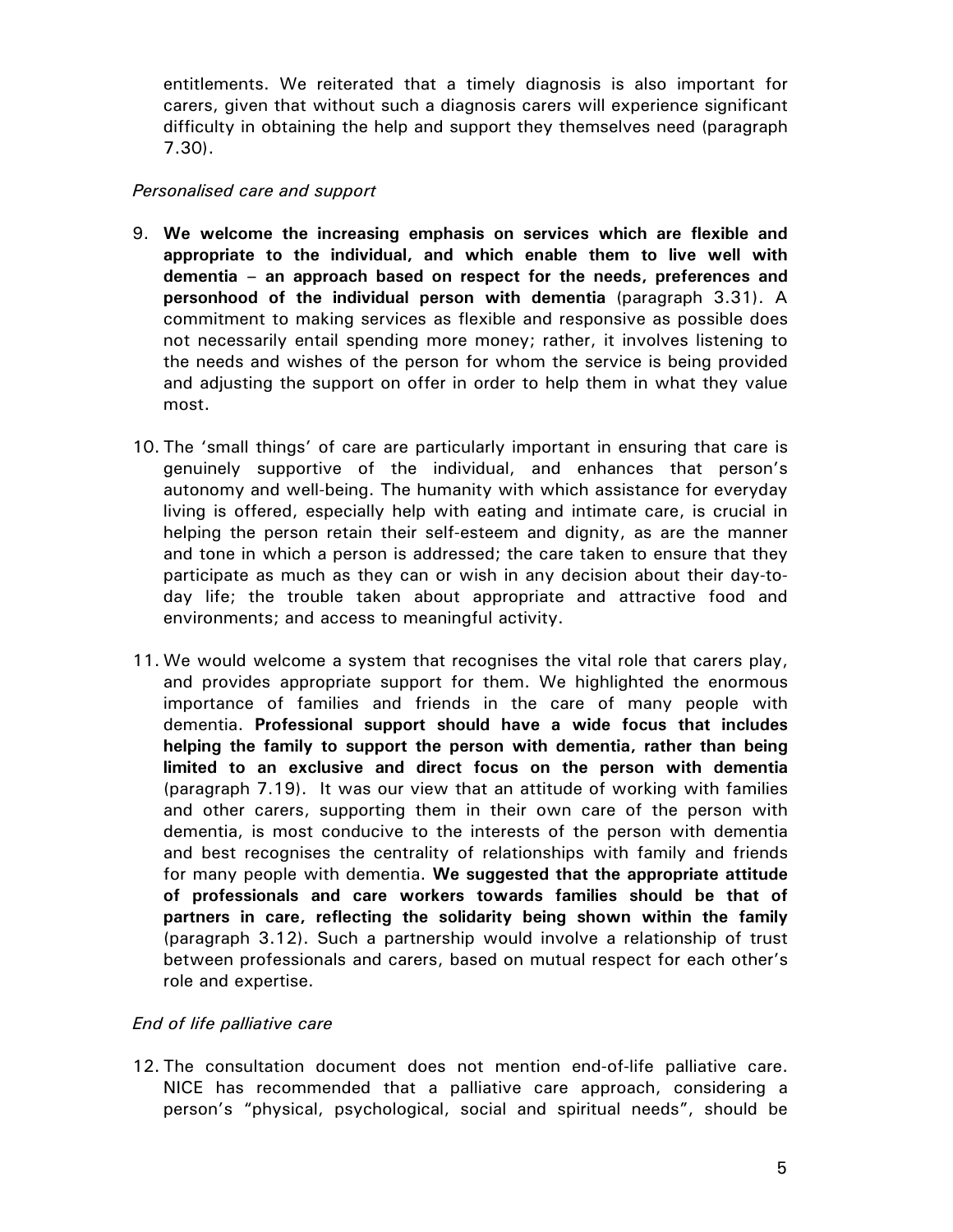adopted from diagnosis to death. End of life care for people with dementia is a matter of particular concern, with evidence to suggest that people with dementia are less likely to receive palliative medication, have attention paid to their spiritual needs, or be referred to palliative care specialists than people who do not have dementia. We noted, and welcomed the fact that the English dementia strategy, the Scottish dementia priority paper, and the draft action plan for Wales all identify end of life care for people with dementia as an important target for improvement, and that the various UK end of life strategies similarly recognise the particular needs of people with dementia. **It is clear that a key factor will be the development of models of end of life care which are appropriate to dementia, and we welcome the English dementia strategy's commitment to the development and evaluation of such models**. We also strongly agree with the National Council for Palliative Care that close working locally between those responsible for dementia care and those responsible for end of life care is absolutely crucial (paragraph 3.45).

#### **Government consultation question 2**

We think that, in order to make the National Care Service work, we will need services that are joined up, give you choice around what kind of care and support you get, and are high quality.

- a) Do you agree?
- b) What would this look like in practice?
- c) What are the barriers to making this happen?

#### *Better quality and innovation*

- 13. We agree that a vital way of improving the quality of services is through the people who deliver the services. Staff must have the right training and skills to provide the care and support that people want.
- 14. Those providing support and care for people with dementia face ethical problems on a daily basis: for example when balancing safety with freedom; deciding what is in the best interests of the person with dementia; and recognising that the needs of the person with dementia may sometimes conflict with the needs of others who also deserve consideration. While legal frameworks and guidelines are helpful in guiding practice and decisionmaking, they need interpreting and applying to specific situations, and cannot provide precise answers to particular ethical problems. We proposed an ethical framework (see Box 2.1 in the report) to help those who face these ethical problems, while emphasising that there is rarely a single 'right' answer in any specific situation. We emphasised, however, that guidelines and frameworks alone are not enough to provide proper support for carers, care workers and professionals. **Education and support in ethical decision making, in the form of ongoing professional education, courses and peer**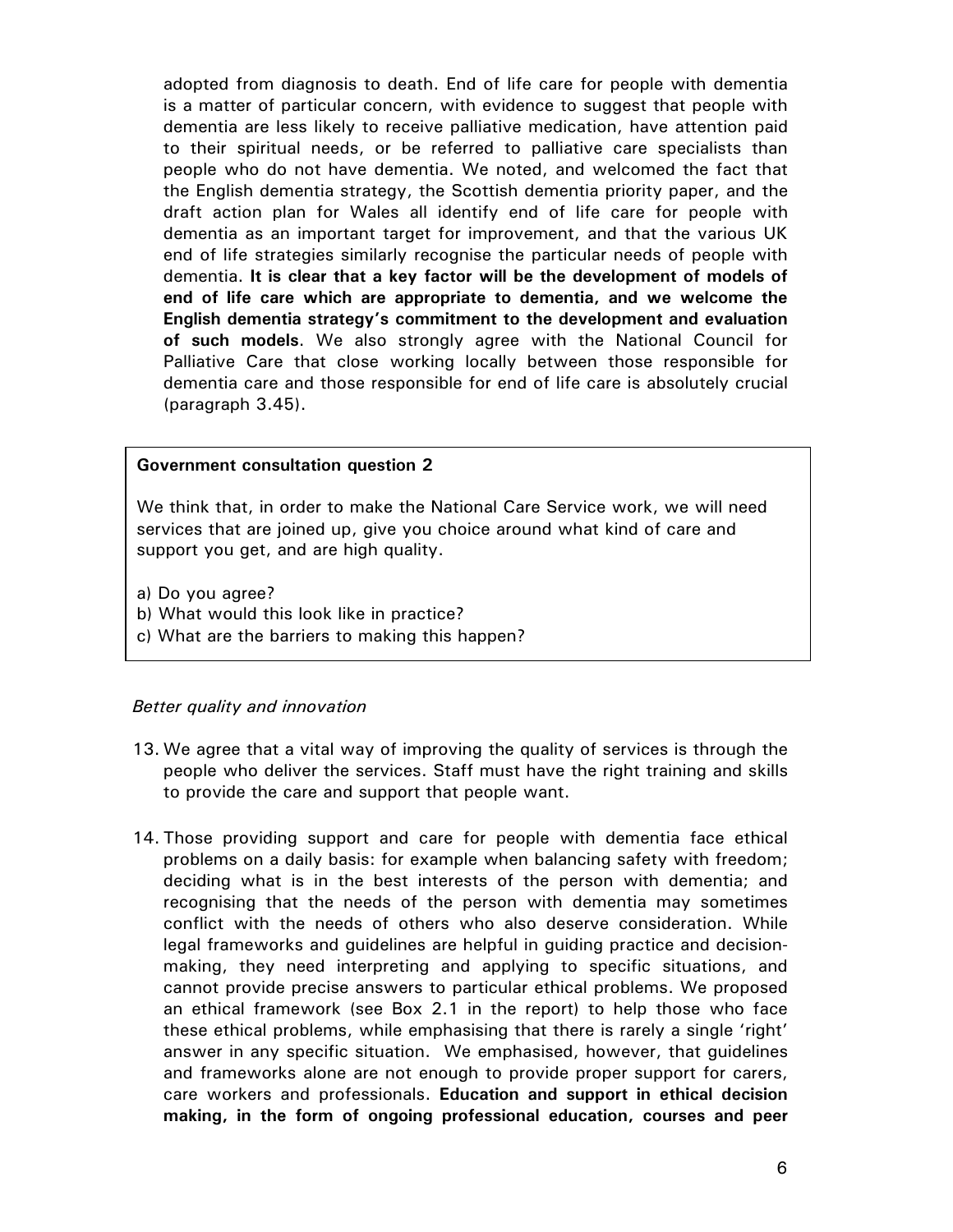**support, must be available to all those providing care on a paid basis, and to all carers who wish to access such support. We recommended that the UK Departments of Health consider, as part of their dementia strategies and workforce planning, how all those involved in direct care of people with dementia can access appropriate education and support in ethical decision making** (paragraph 6.3)

#### *Obstacles to joined-up working*

- 15. Our belief was that a person with dementia is to be valued in exactly the same way as a person without dementia. We set out in the report the importance of solidarity: of recognising each other as 'fellow-travellers' in life, with mutual duties of support and assistance. These values underpin a clear moral imperative to tackle the stigma which is still pervasive in dementia and which leads not only to difficulties and delays in accessing services but also to exclusion, to a greater or lesser degree, from mainstream society. We noted that the English dementia strategy includes as one of its key aims "improving public and professional awareness and understanding of dementia", and states the intention of carrying out a national campaign to challenge misperceptions, emphasising that "a person with dementia is no less a person because they have dementia." The Scottish dementia priority paper and the draft action plan for Wales similarly include commitments on public awareness raising and information. We strongly endorsed the emphasis placed on this issue and would go further by urging positive action to be taken under the Disability Discrimination Act to ensure that people with dementia do not suffer discrimination in their access to services. 'Normalising' dementia in this way is key to the removal of attitudinal barriers. We also applauded the increasing awareness of the importance of involving people with dementia in developing, and indeed running, services provided by health and social care for their benefit (paragraph 4.29).
- 16. As mentioned above, **the access of people with dementia to the services they need should not be determined by classifications of care. In allocating resources, and in determining standards of care, it should make no difference whether the intervention is classified as 'health' or 'social'.** If the intervention addresses a problem that arises as a result of the disorder then the level of priority given to providing that intervention should be based on the needs of the person and the benefits and the costs of the intervention and not on which service provides it. Any future proposals relating to adult social care services must take this point fully into account, despite the current difficult economic climate (paragraph 4.41).
- 17. A further way in which solidarity can be made real in practice is through the more widespread use of voluntary activity. Organisations such as local Alzheimer's societies, Age Concern groups and Alzheimer Cafés depend on volunteers to run a range of services, including advocacy, befriending and sitting services, and practical domestic help such as shopping, help in the house and gardening. It is well recognised that there are a number of